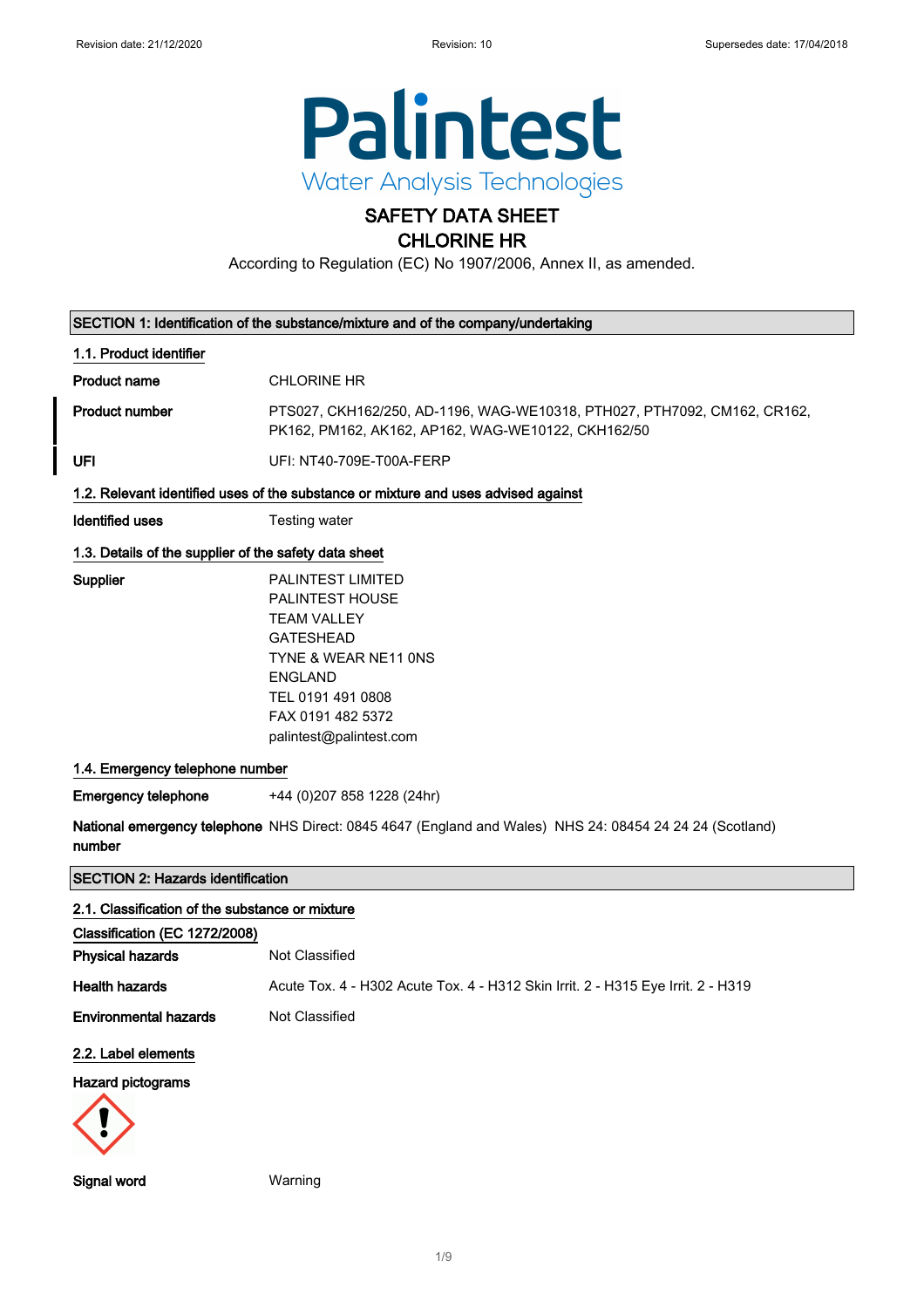| <b>Hazard statements</b>                  | H302+H312 Harmful if swallowed or in contact with skin.<br>H315 Causes skin irritation.<br>H319 Causes serious eye irritation.                                                                                                                                                                                                                                                                                                                                                                                                                                                               |
|-------------------------------------------|----------------------------------------------------------------------------------------------------------------------------------------------------------------------------------------------------------------------------------------------------------------------------------------------------------------------------------------------------------------------------------------------------------------------------------------------------------------------------------------------------------------------------------------------------------------------------------------------|
| <b>Precautionary statements</b>           | P264 Wash contaminated skin thoroughly after handling.<br>P280 Wear protective gloves/ protective clothing/ eye protection/ face protection.<br>P302+P352 IF ON SKIN: Wash with plenty of water.<br>P305+P351+P338 IF IN EYES: Rinse cautiously with water for several minutes. Remove<br>contact lenses, if present and easy to do. Continue rinsing.<br>P332+P313 If skin irritation occurs: Get medical advice/attention.<br>P337+P313 If eye irritation persists: Get medical advice/attention.                                                                                          |
| Contains                                  | POTASSIUM IODIDE                                                                                                                                                                                                                                                                                                                                                                                                                                                                                                                                                                             |
| Supplementary precautionary<br>statements | P101 If medical advice is needed, have product container or label at hand.<br>P <sub>102</sub> Keep out of reach of children.<br>P103 Read label before use.<br>P270 Do not eat, drink or smoke when using this product.<br>P301+P310 IF SWALLOWED: Immediately call a POISON CENTER/ doctor.<br>P312 Call a POISON CENTRE/doctor if you feel unwell.<br>P321 Specific treatment (see medical advice on this label).<br>P330 Rinse mouth.<br>P362+P364 Take off contaminated clothing and wash it before reuse.<br>P501 Dispose of contents/ container in accordance with local regulations. |

#### 2.3. Other hazards

This product does not contain any substances classified as PBT or vPvB.

#### SECTION 3: Composition/information on ingredients

| 3.2. Mixtures                                                                                               |                      |        |
|-------------------------------------------------------------------------------------------------------------|----------------------|--------|
| POTASSIUM IODIDE                                                                                            |                      | 60-80% |
| CAS number: 7681-11-0                                                                                       | EC number: 231-659-4 |        |
| Classification<br>Acute Tox. 4 - H302<br>Acute Tox. 4 - H312<br>Skin Irrit. 2 - H315<br>Eye Irrit. 2 - H319 |                      |        |

The Full Text for all R-Phrases and Hazard Statements are Displayed in Section 16.

| Composition comments | The data shown are in accordance with the latest EC Directives. |  |
|----------------------|-----------------------------------------------------------------|--|
|                      |                                                                 |  |

## SECTION 4: First aid measures

| 4.1. Description of first aid measures |                                                                                                                                                                                             |  |
|----------------------------------------|---------------------------------------------------------------------------------------------------------------------------------------------------------------------------------------------|--|
| General information                    | Treat symptomatically.                                                                                                                                                                      |  |
| Inhalation                             | Remove affected person from source of contamination. Move affected person to fresh air at<br>once. Get medical attention.                                                                   |  |
| Ingestion                              | Rinse mouth thoroughly with water. Get medical attention if any discomfort continues.                                                                                                       |  |
| <b>Skin contact</b>                    | Remove affected person from source of contamination. Remove contaminated clothing. Wash<br>skin thoroughly with soap and water. Get medical attention if irritation persists after washing. |  |
| Eye contact                            | Remove any contact lenses and open eyelids wide apart. Continue to rinse for at least 15<br>minutes. Get medical attention if irritation persists after washing.                            |  |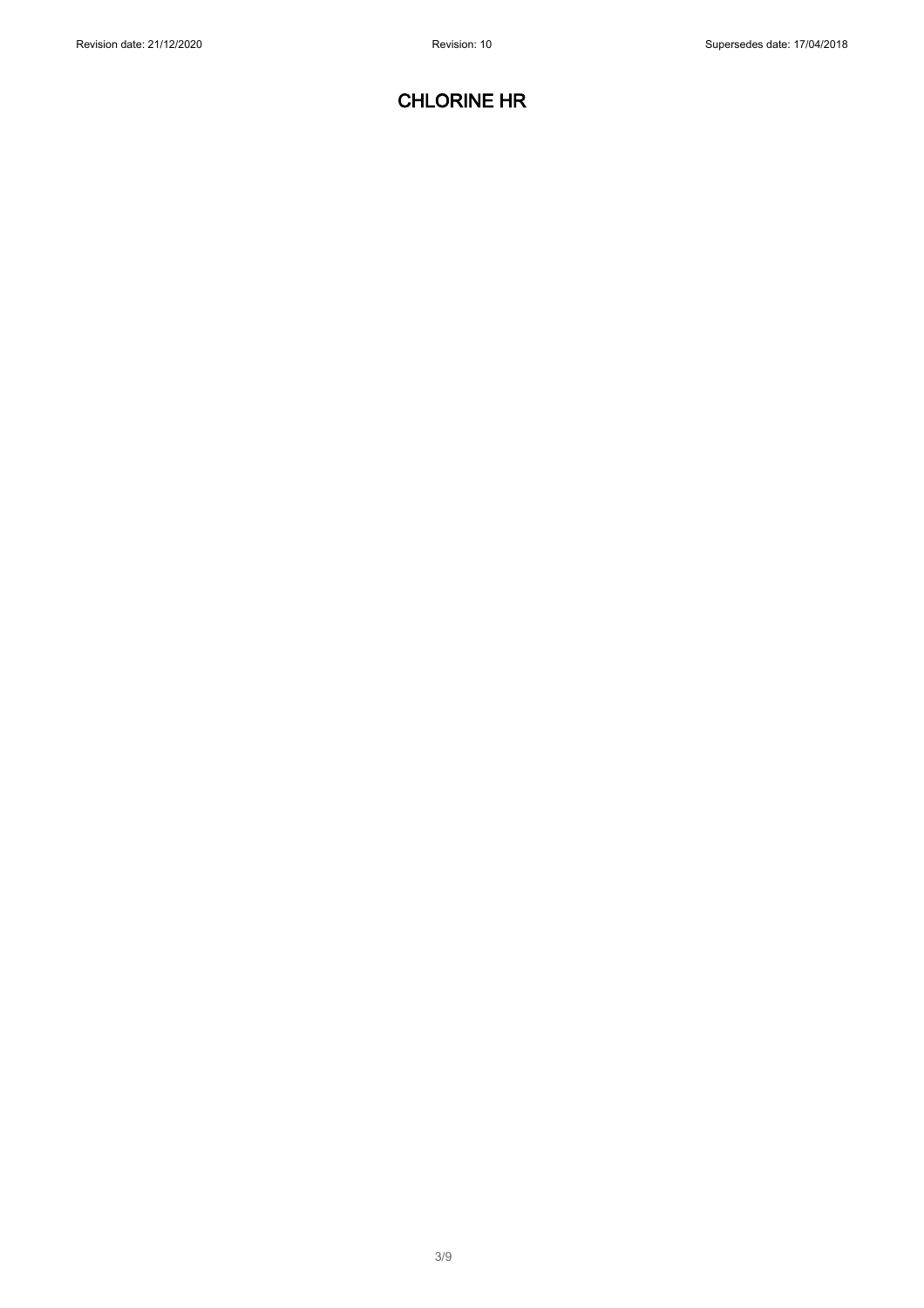## 4.2. Most important symptoms and effects, both acute and delayed

| <b>General information</b>                                 | The severity of the symptoms described will vary dependent on the concentration and the<br>length of exposure.                                                                                                                                                                                                                                                                                                               |
|------------------------------------------------------------|------------------------------------------------------------------------------------------------------------------------------------------------------------------------------------------------------------------------------------------------------------------------------------------------------------------------------------------------------------------------------------------------------------------------------|
| Inhalation                                                 | Irritation of nose, throat and airway.                                                                                                                                                                                                                                                                                                                                                                                       |
| Ingestion                                                  | May cause discomfort if swallowed.                                                                                                                                                                                                                                                                                                                                                                                           |
| Skin contact                                               | Skin irritation.                                                                                                                                                                                                                                                                                                                                                                                                             |
| Eye contact                                                | May cause severe eye irritation.                                                                                                                                                                                                                                                                                                                                                                                             |
|                                                            | 4.3. Indication of any immediate medical attention and special treatment needed                                                                                                                                                                                                                                                                                                                                              |
| Notes for the doctor                                       | Treat symptomatically.                                                                                                                                                                                                                                                                                                                                                                                                       |
| <b>SECTION 5: Firefighting measures</b>                    |                                                                                                                                                                                                                                                                                                                                                                                                                              |
| 5.1. Extinguishing media                                   |                                                                                                                                                                                                                                                                                                                                                                                                                              |
| Suitable extinguishing media                               | Use fire-extinguishing media suitable for the surrounding fire.                                                                                                                                                                                                                                                                                                                                                              |
| 5.2. Special hazards arising from the substance or mixture |                                                                                                                                                                                                                                                                                                                                                                                                                              |
| <b>Hazardous combustion</b><br>products                    | No known hazardous decomposition products.                                                                                                                                                                                                                                                                                                                                                                                   |
| 5.3. Advice for firefighters                               |                                                                                                                                                                                                                                                                                                                                                                                                                              |
| Protective actions during<br>firefighting                  | No specific firefighting precautions known.                                                                                                                                                                                                                                                                                                                                                                                  |
| <b>SECTION 6: Accidental release measures</b>              |                                                                                                                                                                                                                                                                                                                                                                                                                              |
|                                                            | 6.1. Personal precautions, protective equipment and emergency procedures                                                                                                                                                                                                                                                                                                                                                     |
| <b>Personal precautions</b>                                | Wear protective clothing as described in Section 8 of this safety data sheet.                                                                                                                                                                                                                                                                                                                                                |
| 6.2. Environmental precautions                             |                                                                                                                                                                                                                                                                                                                                                                                                                              |
| <b>Environmental precautions</b>                           | Not considered to be a significant hazard due to the small quantities used. However, large or<br>frequent spills may have hazardous effects on the environment.                                                                                                                                                                                                                                                              |
| 6.3. Methods and material for containment and cleaning up  |                                                                                                                                                                                                                                                                                                                                                                                                                              |
| Methods for cleaning up                                    | Avoid generation and spreading of dust. Collect and place in suitable waste disposal<br>containers and seal securely. Label the containers containing waste and contaminated<br>materials and remove from the area as soon as possible. Flush contaminated area with plenty<br>of water. Wear suitable protective equipment, including gloves, goggles/face shield, respirator,<br>boots, clothing or apron, as appropriate. |
| 6.4. Reference to other sections                           |                                                                                                                                                                                                                                                                                                                                                                                                                              |
| Reference to other sections                                | Wear protective clothing as described in Section 8 of this safety data sheet.                                                                                                                                                                                                                                                                                                                                                |
| <b>SECTION 7: Handling and storage</b>                     |                                                                                                                                                                                                                                                                                                                                                                                                                              |
| 7.1. Precautions for safe handling                         |                                                                                                                                                                                                                                                                                                                                                                                                                              |
| <b>Usage precautions</b>                                   | Good personal hygiene procedures should be implemented. Avoid inhalation of dust and<br>contact with skin and eyes.                                                                                                                                                                                                                                                                                                          |
|                                                            | 7.2. Conditions for safe storage, including any incompatibilities                                                                                                                                                                                                                                                                                                                                                            |
| <b>Storage precautions</b>                                 | Store in tightly-closed, original container in a dry, cool and well-ventilated place. Keep<br>separate from food, feedstuffs, fertilisers and other sensitive material.                                                                                                                                                                                                                                                      |
| 7.3. Specific end use(s)                                   |                                                                                                                                                                                                                                                                                                                                                                                                                              |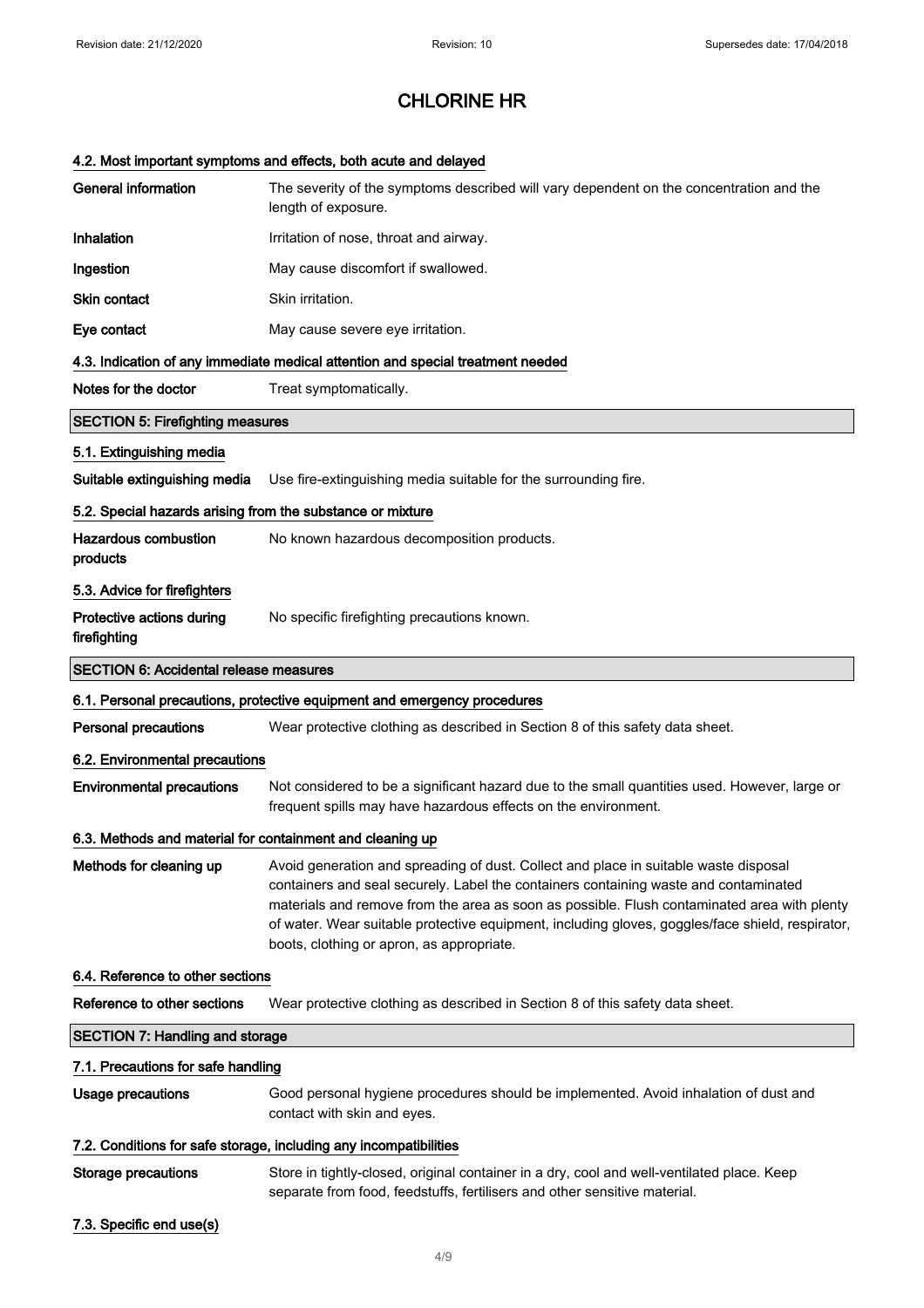| Specific end use(s)                                                               | The identified uses for this product are detailed in Section 1.2.                                                                                                                                          |
|-----------------------------------------------------------------------------------|------------------------------------------------------------------------------------------------------------------------------------------------------------------------------------------------------------|
| <b>SECTION 8: Exposure controls/Personal protection</b>                           |                                                                                                                                                                                                            |
| 8.1. Control parameters                                                           |                                                                                                                                                                                                            |
| Ingredient comments                                                               | OES = Occupational Exposure Standard. MEL = Maximum Exposure Limit. ACGIH = US<br>Standard.                                                                                                                |
| 8.2. Exposure controls                                                            |                                                                                                                                                                                                            |
| Protective equipment                                                              |                                                                                                                                                                                                            |
|                                                                                   |                                                                                                                                                                                                            |
| Appropriate engineering<br>controls                                               | Provide adequate ventilation. Avoid inhalation of dust. Observe any occupational exposure<br>limits for the product or ingredients.                                                                        |
| Eye/face protection                                                               | Eyewear complying with an approved standard should be worn if a risk assessment indicates<br>eye contact is possible. The following protection should be worn: Dust-resistant, chemical<br>splash goggles. |
| Hand protection                                                                   | Wear protective gloves. It is recommended that gloves are made of the following material:<br>Nitrile rubber.                                                                                               |
| Other skin and body<br>protection                                                 | Wear appropriate clothing to prevent any possibility of skin contact.                                                                                                                                      |
| Hygiene measures                                                                  | No specific hygiene procedures recommended but good personal hygiene practices should<br>always be observed when working with chemical products.                                                           |
| <b>Respiratory protection</b>                                                     | If ventilation is inadequate, suitable respiratory protection must be worn.                                                                                                                                |
| <b>SECTION 9: Physical and chemical properties</b>                                |                                                                                                                                                                                                            |
| 9.1. Information on basic physical and chemical properties                        |                                                                                                                                                                                                            |
| Appearance                                                                        | Solid                                                                                                                                                                                                      |
|                                                                                   |                                                                                                                                                                                                            |
| Colour                                                                            | White.                                                                                                                                                                                                     |
| Odour                                                                             | No characteristic odour.                                                                                                                                                                                   |
| 9.2. Other information                                                            |                                                                                                                                                                                                            |
| Other information                                                                 | No data available.                                                                                                                                                                                         |
| <b>SECTION 10: Stability and reactivity</b>                                       |                                                                                                                                                                                                            |
| 10.1. Reactivity                                                                  |                                                                                                                                                                                                            |
| Reactivity                                                                        | There are no known reactivity hazards associated with this product.                                                                                                                                        |
|                                                                                   |                                                                                                                                                                                                            |
| 10.2. Chemical stability<br><b>Stability</b>                                      | Stable under the prescribed storage conditions.                                                                                                                                                            |
|                                                                                   |                                                                                                                                                                                                            |
| 10.3. Possibility of hazardous reactions<br>Possibility of hazardous<br>reactions | No data available.                                                                                                                                                                                         |
| 10.4. Conditions to avoid                                                         |                                                                                                                                                                                                            |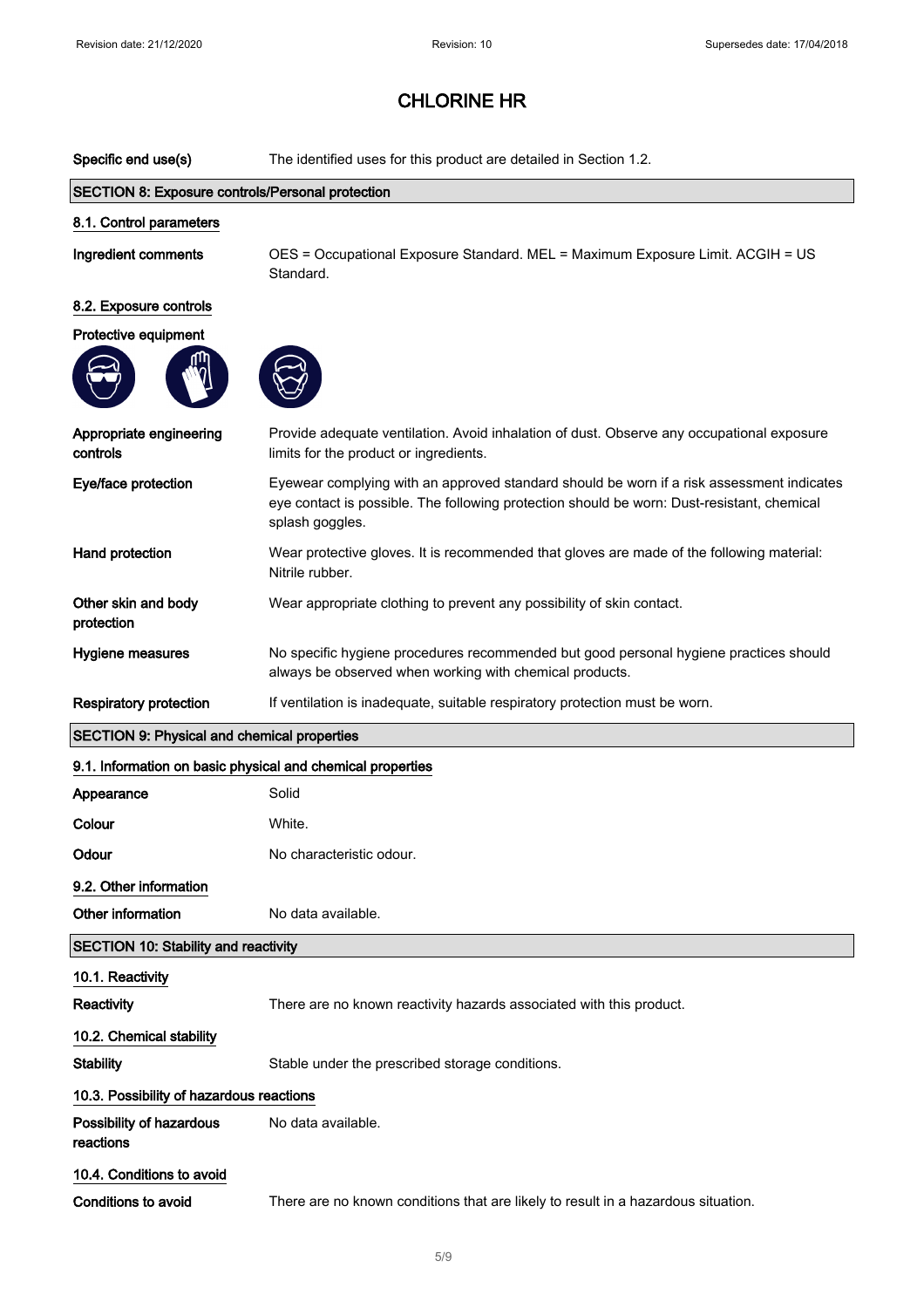### 10.5. Incompatible materials

Materials to avoid No specific material or group of materials is likely to react with the product to produce a hazardous situation.

#### 10.6. Hazardous decomposition products

| Hazardous decomposition | No known hazardous decomposition products. |
|-------------------------|--------------------------------------------|
| products                |                                            |

## SECTION 11: Toxicological information

| 11.1. Information on toxicological effects       |                                                                                                                                                                 |
|--------------------------------------------------|-----------------------------------------------------------------------------------------------------------------------------------------------------------------|
| <b>Toxicological effects</b>                     | Harmful if swallowed. Harmful in contact with skin.                                                                                                             |
| Other health effects                             | Causes skin irritation. Causes serious eye irritation.                                                                                                          |
| Acute toxicity - oral                            |                                                                                                                                                                 |
| Summary                                          | Harmful if swallowed.                                                                                                                                           |
| ATE oral (mg/kg)                                 | 1,610.05                                                                                                                                                        |
| Acute toxicity - dermal                          |                                                                                                                                                                 |
| <b>Summary</b>                                   | Harmful in contact with skin. Causes skin irritation.                                                                                                           |
| ATE dermal (mg/kg)                               | 1,771.05                                                                                                                                                        |
| Skin corrosion/irritation<br>Summary             | Causes skin irritation.                                                                                                                                         |
| Serious eye damage/irritation<br>Summary         | Causes serious eye irritation.                                                                                                                                  |
| Ingestion                                        | Harmful if swallowed.                                                                                                                                           |
| <b>Skin contact</b>                              | Harmful in contact with skin. Causes skin irritation.                                                                                                           |
| Eye contact                                      | Causes serious eye irritation.                                                                                                                                  |
| <b>SECTION 12: Ecological information</b>        |                                                                                                                                                                 |
| Ecotoxicity                                      | Not considered to be a significant hazard due to the small quantities used. However, large or<br>frequent spills may have hazardous effects on the environment. |
| 12.1. Toxicity                                   |                                                                                                                                                                 |
| <b>Toxicity</b>                                  | No data available.                                                                                                                                              |
| 12.2. Persistence and degradability              |                                                                                                                                                                 |
| Persistence and degradability No data available. |                                                                                                                                                                 |
| 12.3. Bioaccumulative potential                  |                                                                                                                                                                 |
| <b>Bioaccumulative potential</b>                 | No data available on bioaccumulation.                                                                                                                           |
| 12.4. Mobility in soil                           |                                                                                                                                                                 |
| <b>Mobility</b>                                  | The product is soluble in water.                                                                                                                                |
| 12.5. Results of PBT and vPvB assessment         |                                                                                                                                                                 |
| Results of PBT and vPvB<br>assessment            | This substance is not classified as PBT or vPvB according to current EU criteria.                                                                               |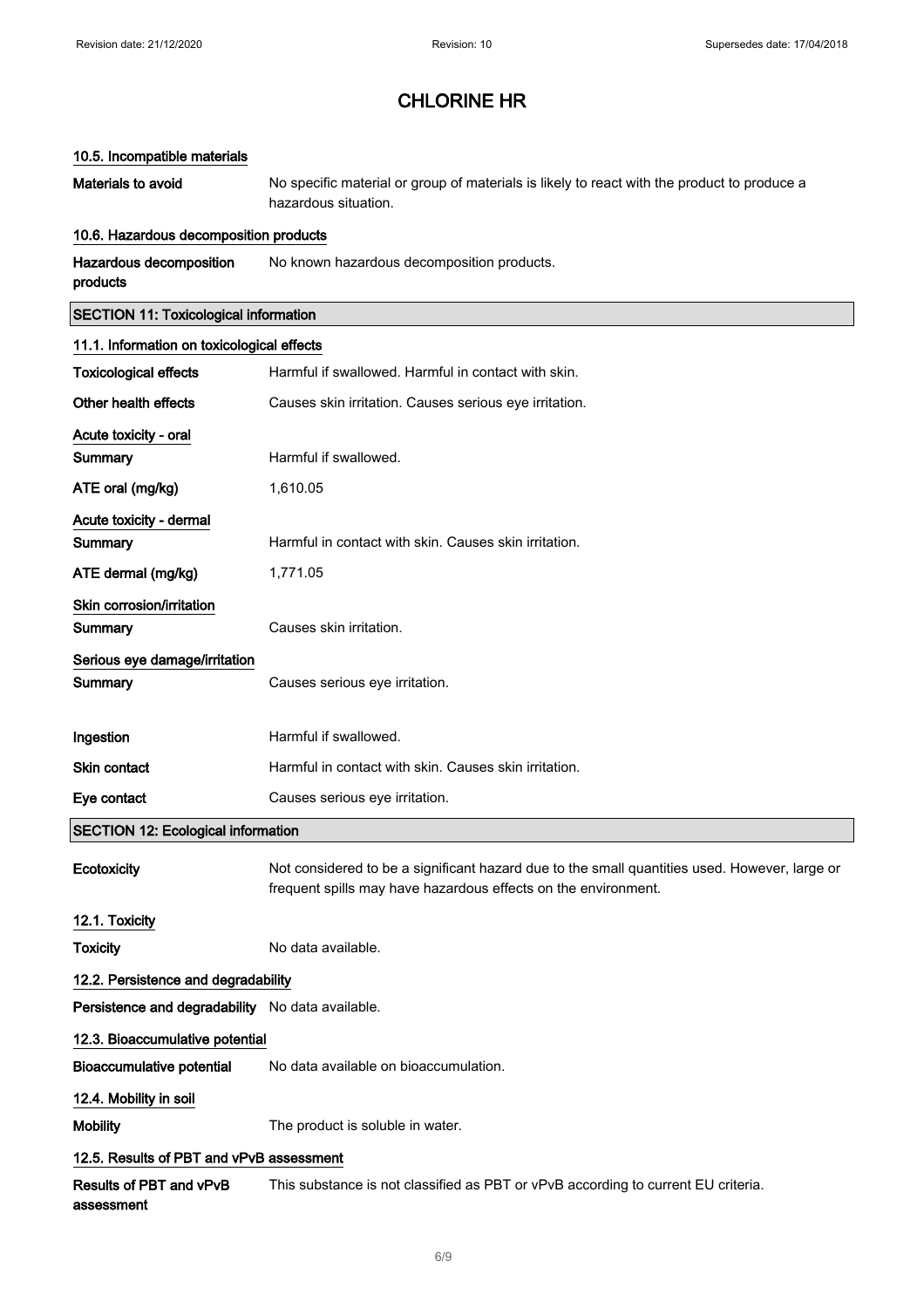### 12.6. Other adverse effects

Other adverse effects None known.

### SECTION 13: Disposal considerations

#### 13.1. Waste treatment methods

Disposal methods Dispose of waste to licensed waste disposal site in accordance with the requirements of the local Waste Disposal Authority.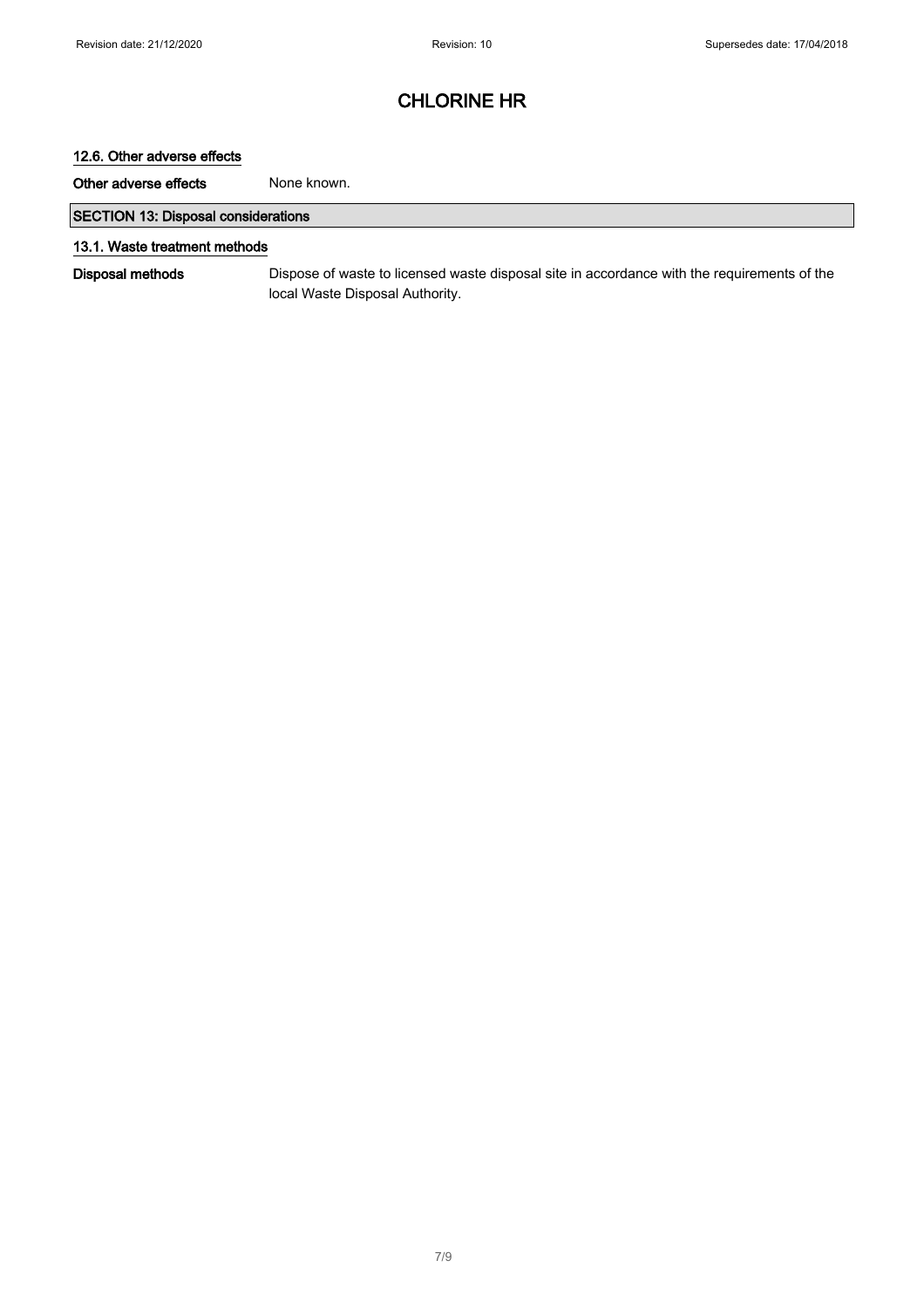#### SECTION 14: Transport information

General The product is not covered by international regulations on the transport of dangerous goods (IMDG, IATA, ADR/RID).

#### 14.1. UN number

Not applicable.

#### 14.2. UN proper shipping name

Not applicable.

#### 14.3. Transport hazard class(es)

No transport warning sign required.

#### 14.4. Packing group

Not applicable.

#### 14.5. Environmental hazards

Environmentally hazardous substance/marine pollutant

No.

#### 14.6. Special precautions for user

Not applicable.

#### 14.7. Transport in bulk according to Annex II of MARPOL and the IBC Code

**Transport in bulk according to** Not applicable. Annex II of MARPOL 73/78 and the IBC Code

#### SECTION 15: Regulatory information

#### 15.1. Safety, health and environmental regulations/legislation specific for the substance or mixture

EU legislation Regulation (EC) No 1272/2008 of the European Parliament and of the Council of 16 December 2008 on classification, labelling and packaging of substances and mixtures (as amended).

#### 15.2. Chemical safety assessment

No data available.

#### SECTION 16: Other information

| <b>Revision comments</b>  | NOTE: Lines within the margin indicate significant changes from the previous revision.                                                  |
|---------------------------|-----------------------------------------------------------------------------------------------------------------------------------------|
| <b>Issued by</b>          | L. Morgan                                                                                                                               |
| <b>Revision date</b>      | 21/12/2020                                                                                                                              |
| Revision                  | 10                                                                                                                                      |
| Supersedes date           | 17/04/2018                                                                                                                              |
| <b>SDS</b> status         | Approved.                                                                                                                               |
| Hazard statements in full | H302 Harmful if swallowed.<br>H312 Harmful in contact with skin.<br>H315 Causes skin irritation.<br>H319 Causes serious eve irritation. |